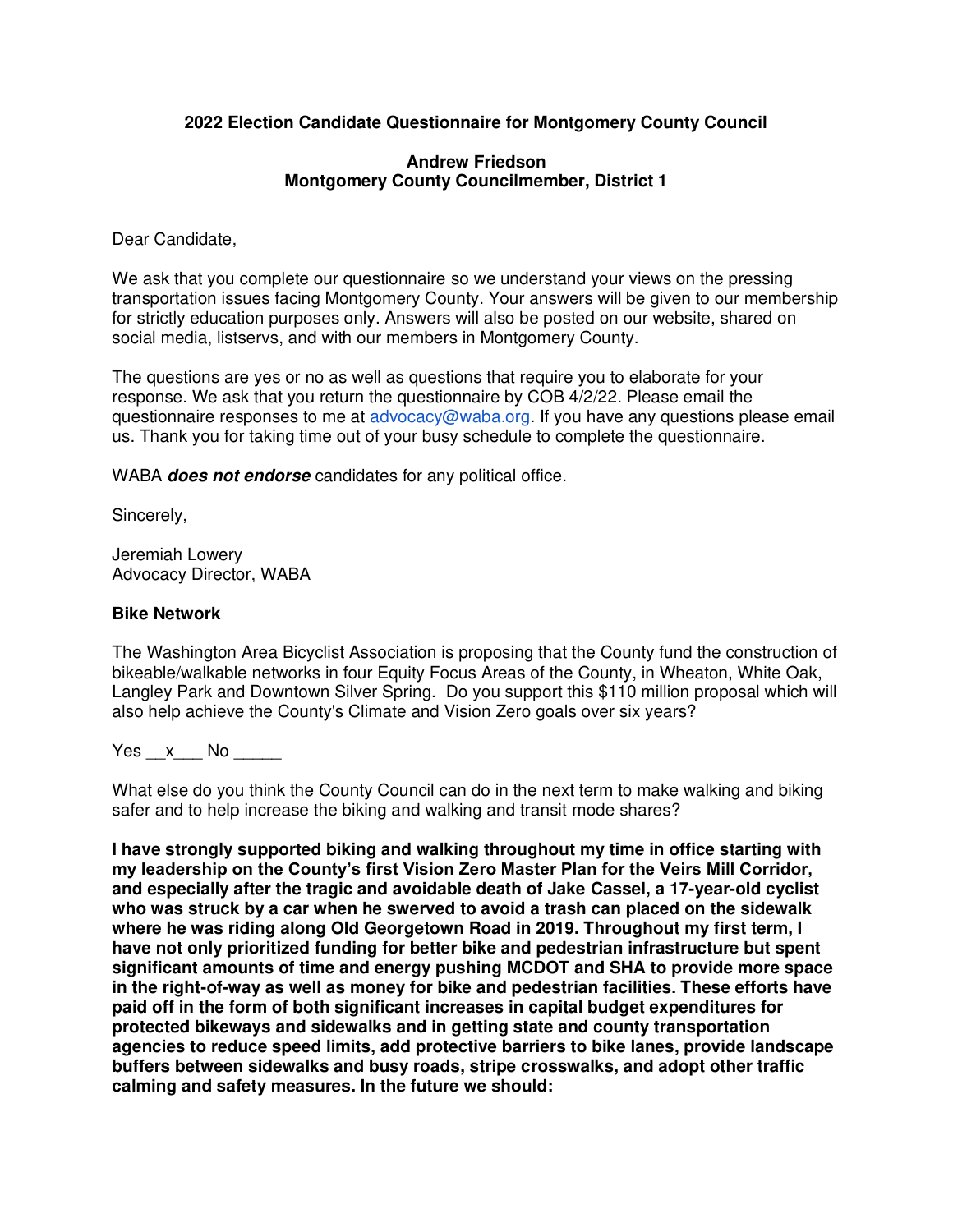- **Build out projects in the Bicycle Master Plan and Pedestrian Master Plan, starting with Tier 1 infrastructure in Equity Focus Areas and densely populated centers of activity like Bethesda, Silver Spring, White Flint, Wheaton, and White Oak.**
- **Support Vision Zero policies such as lower speed limits, HAWK signals and marked crosswalks with additional road crossings in high-demand areas, road diets,**
- **Give pedestrian and bike infrastructure equal weight as infrastructure for the movement of cars. We made progress on this in the most recent Growth and Infrastructure Policy by prioritizing bike and pedestrian improvements as part of the development review process while de-emphasizing automobile LOS, and we should build on these steps.**
- **Use master plans to improve the bikeability and walkability of new development projects and add street grid connections.**
- **Retrofit roads based on "complete street" guidelines included in the new "road code," including landscape panels between sidewalks and roads, dedicated lanes for transit, protected bike lanes, narrower general purpose travel lanes, and similar features designed to improve the safety and convenience of biking and walking.**
- **Complete ADA compliance work by adding curb cuts, widening sidewalks, relocating sidewalk obstructions such as utility poles and trash collection, and taking other steps that improve accessibility for the disabled while also making infrastructure safer for all users.**

**In order to increase non-auto driver mode share (and in addition to the above), I would:** 

- **Invest in improvements to MARC service and study extension of the Red Line to Germantown**
- **Build out the planned BRT network and "corridor connectors" with dedicated transit lanes**
- **Prioritize transit and ped/bike projects over highway/road expansions**
- **Plan for and build residential and commercial density at transit stations and adopt design guidelines for new development projects to encourage walking and biking, e.g., by including mid-block bike and pedestrian connections, adding street grid connections, requiring ample secure bike parking, shower facilities and changing areas in office buildings, etc.**
- **Invest in last-mile infrastructure/solutions to ensure everyone has access to reliable transportation options.**

# **Police out of Traffic Enforcement**

Do you support removing police from all or some traffic enforcement?

Yes  $\times$  No  $\overline{\phantom{a}}$ 

How will you balance the need for traffic enforcement and equity while in office?

**In general, automated traffic enforcement such as red light and speed cameras can help to strengthen enforcement while curbing the potential for discriminatory application of traffic laws. People of color and residents of low-income areas face higher levels of exposure to unsafe traffic conditions, so while I recognize the potential for inequitable**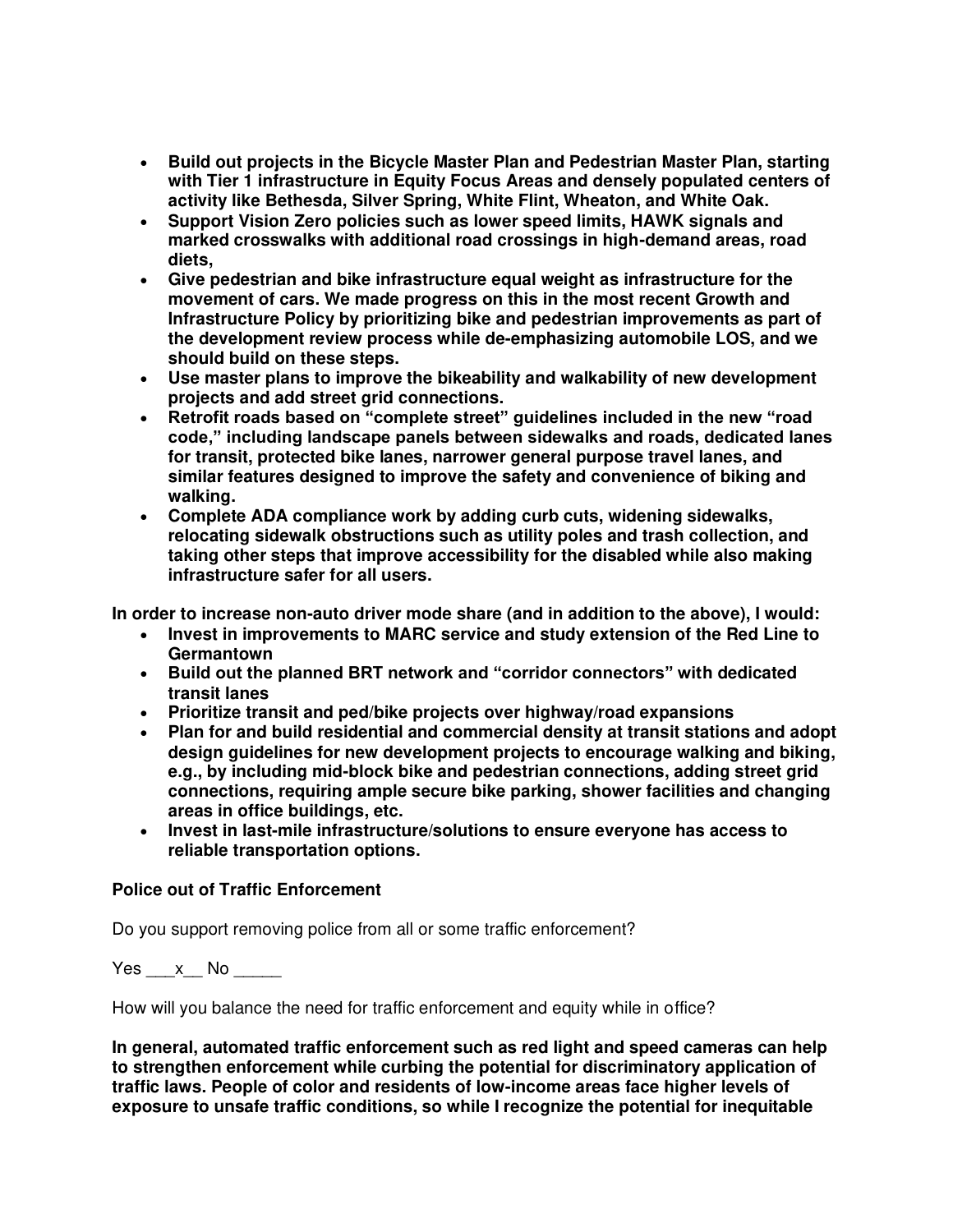**enforcement, I also believe that equity in transportation requires us to make extra efforts to address this reality. Better infrastructure design and engineering will help to calm traffic and make infrastructure safer, but enforcement is also an essential tool to protect all users of our roads, especially pedestrians and bicyclists who are most vulnerable.** 

## **Trails - repaving**

Do you support fully funding the budget request of the Parks Department to include monies for repaving the Sligo, Rock Creek and Capital Crescent Trails?

Yes x No  $\overline{a}$ 

**I have been a leading advocate to fund the Parks Department's and especially supportive of efforts to upgrade our network of hard and natural surface trails. As I've said repeatedly, trails are not just recreation, they are transportation infrastructure and should be built, funded and maintained accordingly.** 

## **Tunnel**

Do you support funding the \$55m project for this important regional trail connection through downtown Bethesda?

Yes  $x$  No  $-$ 

## **I have led the effort on the Council in every budget cycle to maintain funding for this project against repeated efforts by the County Executive to kill it or badly compromise its quality.**

Do you support funding that will complete construction of the project within the current FY 23-28 CIP period or sooner/later?

Yes x No  $\blacksquare$ 

## **270 widening**

Do you support or oppose the proposal to widen parts of I-495 and I-270 to add four express toll lanes?

Yes X No  $\blacksquare$ 

Why or why not? And how would you show that support or opposition. Do you support other new highways or road expansions?

**I have a strong and consistent record of prioritizing spending on bike, pedestrian and transit infrastructure over new highways. I also recognize the managed lanes project offers the opportunity to generate significant toll revenue for transit in the I-270 corridor and build a badly needed replacement for the American Legion Bridge to include a bike and pedestrian facility and the ability to accommodate transit.**